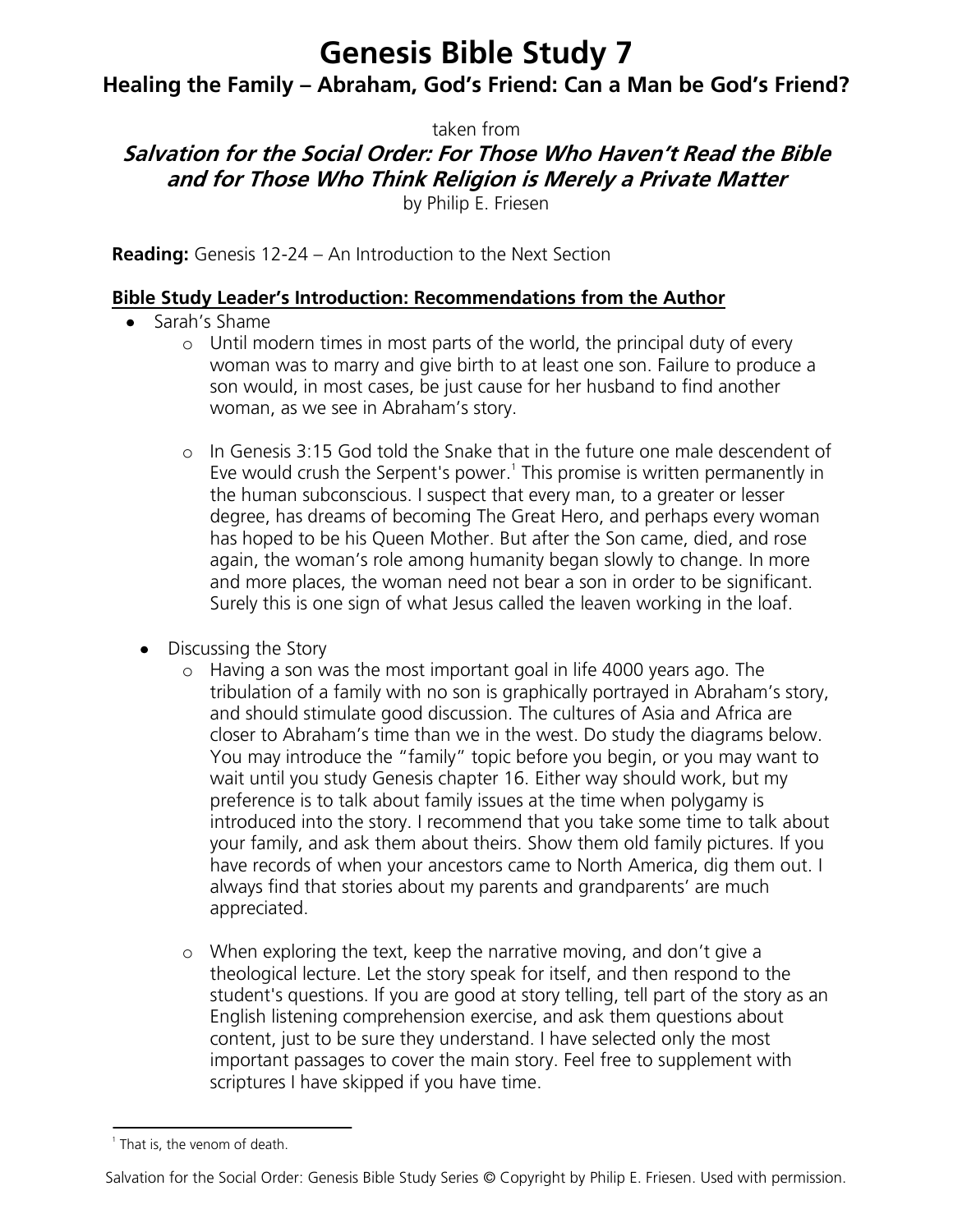#### **Student's Introduction: Comments from the Author**

In Genesis 1-4 we asked the question, "What does it mean to be human, or what is humanity?" We learned that humanity is a unified social organism growing from a relationship of trust between male and female (i.e. Marriage), and is designed to reflect the oneness of God in Heaven. The unity and peace of humanity was destroyed when the relationship of trust between heaven and earth was broken.

In Genesis 12-50 we will ask the question, what is family? Unity and trust are principle themes. See if you agree with the following definition: Family – the fundamental unity of human society, and the smallest microcosm of human society. This basic unit is based ideally upon a life-long commitment of marriage between a man and a woman, founded on love and dependent upon trust. How would you change or improve this definition?

Genesis 2:23-25: The man said, "This is now bone of my bones and flesh of my flesh; she shall be called 'woman,' for she was taken out of man." For this reason a man will leave his father and mother and be united to his wife, and they will become one flesh. The man and his wife were both naked, and they felt no shame. $2$ 

The story of Abraham took place in the Fertile Crescent around 1800-2000 years B.C. This is more than a millennium after Egypt and Mesopotamia had developed writing, and when India was a new civilization. This is even before the earliest Shang dynasty records in China.<sup>3</sup> The two major world powers at the time were Mesopotamia and Egypt. Abram and Sarah traveled the trade routes along the Euphrates River from Mesopotamia to Egypt, and then chose Canaan as the place to live. As an international person, I am sure you will understand their feelings as they adapt to a new location.

<sup>2</sup> In Hebrew man is "*ish"* and woman is "*isha"*. Both have the same meaning, but with gender differentiation.

<sup>&</sup>lt;sup>3</sup> According to a display at the National Palace Museum, Taipei.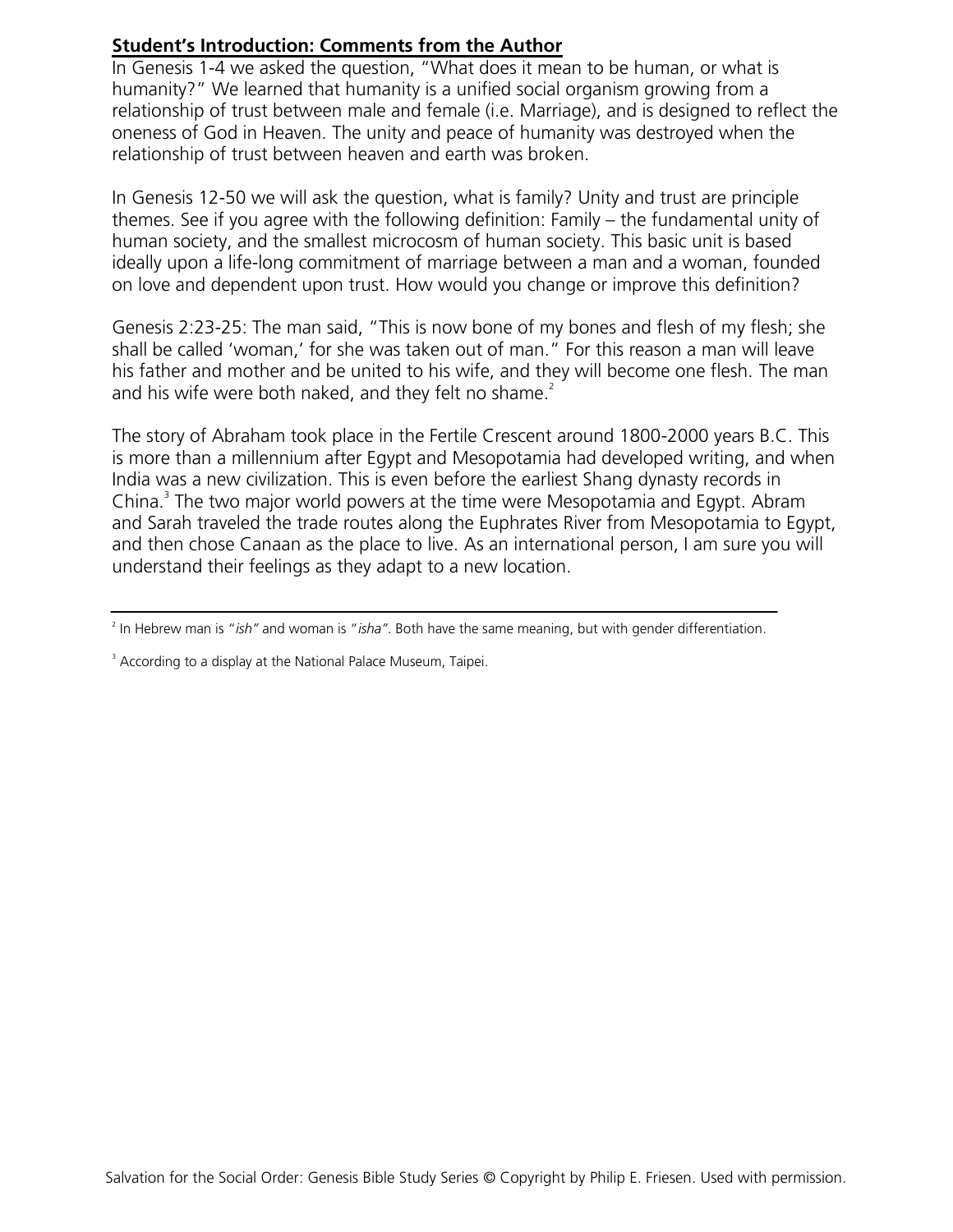# **2 Models of Family**

When you hear the word family, which of the two models do you think of first?

**Model 1:**



### **Problems with Model 1:**

- 1. Isolation
- 2. Lack of social continuity
- 3. Limited sense of social identity
- 4. Unrestrained individualism
- 5. Self-centered universe with a limited perspective





### **Problems with Model 2:**

- 1. Gender inequality A wife is best, but still not absolutely necessary. A prostitute can also produce an heir (a woman is like a garden for planting seeds to raise children).
- 2. In-law conflicts interfering with marital trust and intimacy

Salvation for the Social Order: Genesis Bible Study Series © Copyright by Philip E. Friesen. Used with permission.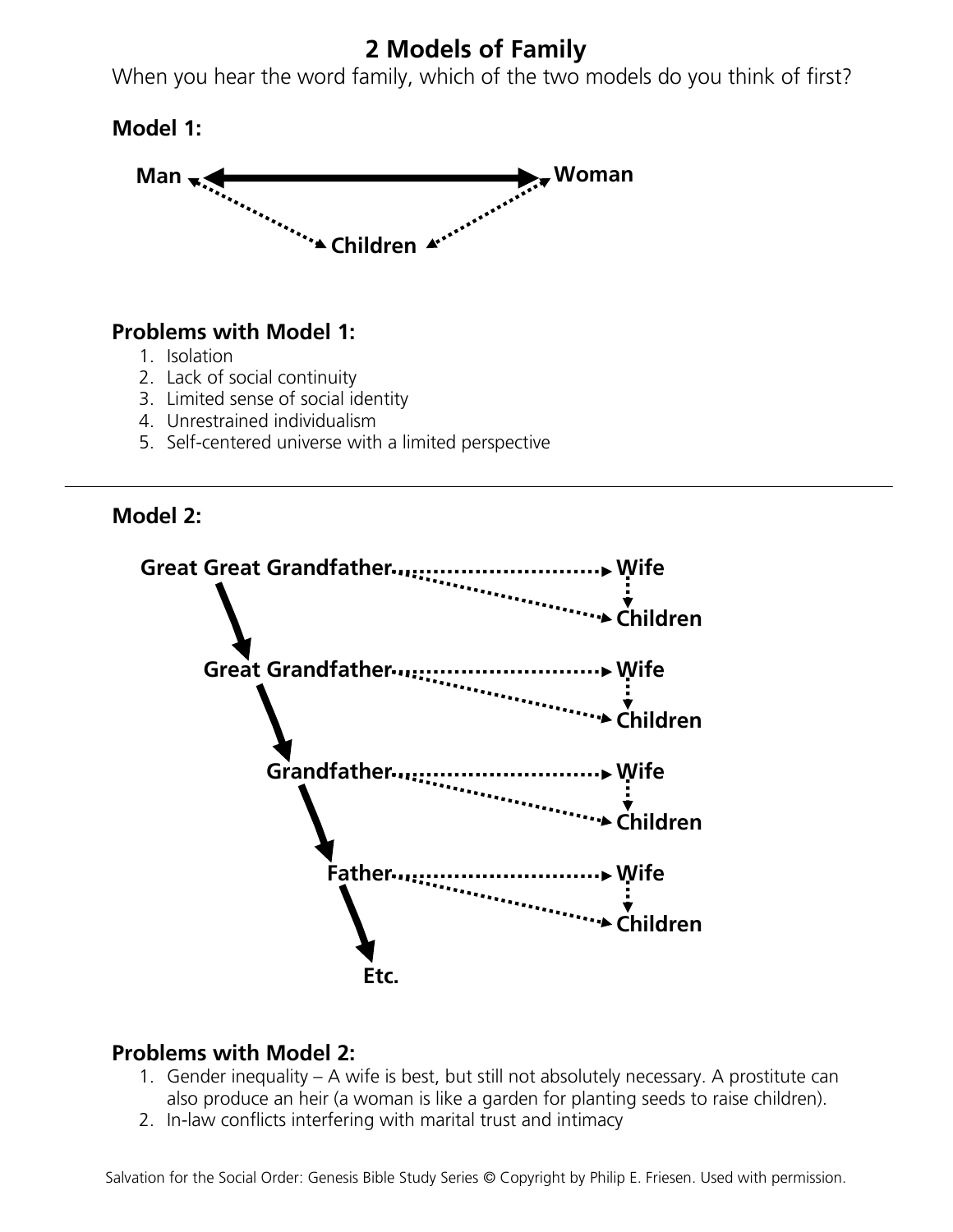



Figure 1 above shows the authority pattern that often accompanies Model 2 (from Two Models – above). The child is controlled by the mother, who in turn is controlled by her husband, who in turn is controlled by his mother, who is controlled by her husband, etc. In some places the grandmother will even apparently come back from death to communicate her will to her son, who must obey.<sup>4</sup> In this model, the conflicts between wife and motherin-law are proverbial.

Usually in this system a man becomes an adult when he acquires a wife. A woman attains status when she has a child, preferably a son. But the woman attains power only when she becomes a mother-in-law.

Unfortunately the man is always in a difficult position. He is caught between his obligation to be a loyal son and his wife's desire to be the equally respected partner of the marriage. The integrity of the marriage relationship is often compromised in this system.

Figure 2 (below) shows the combining of both Model 1 and Model 2 into a system whereby both the integrity of each new marriage is respected as a completely new family, separate from the parents, and yet joined with the parents and with all other families in community under the authority of the Creator. This is the ideal that reflects the unity and diversity of the Trinity.

<sup>&</sup>lt;sup>4</sup> This was the case in the famous musical, "Fiddler on the Roof."